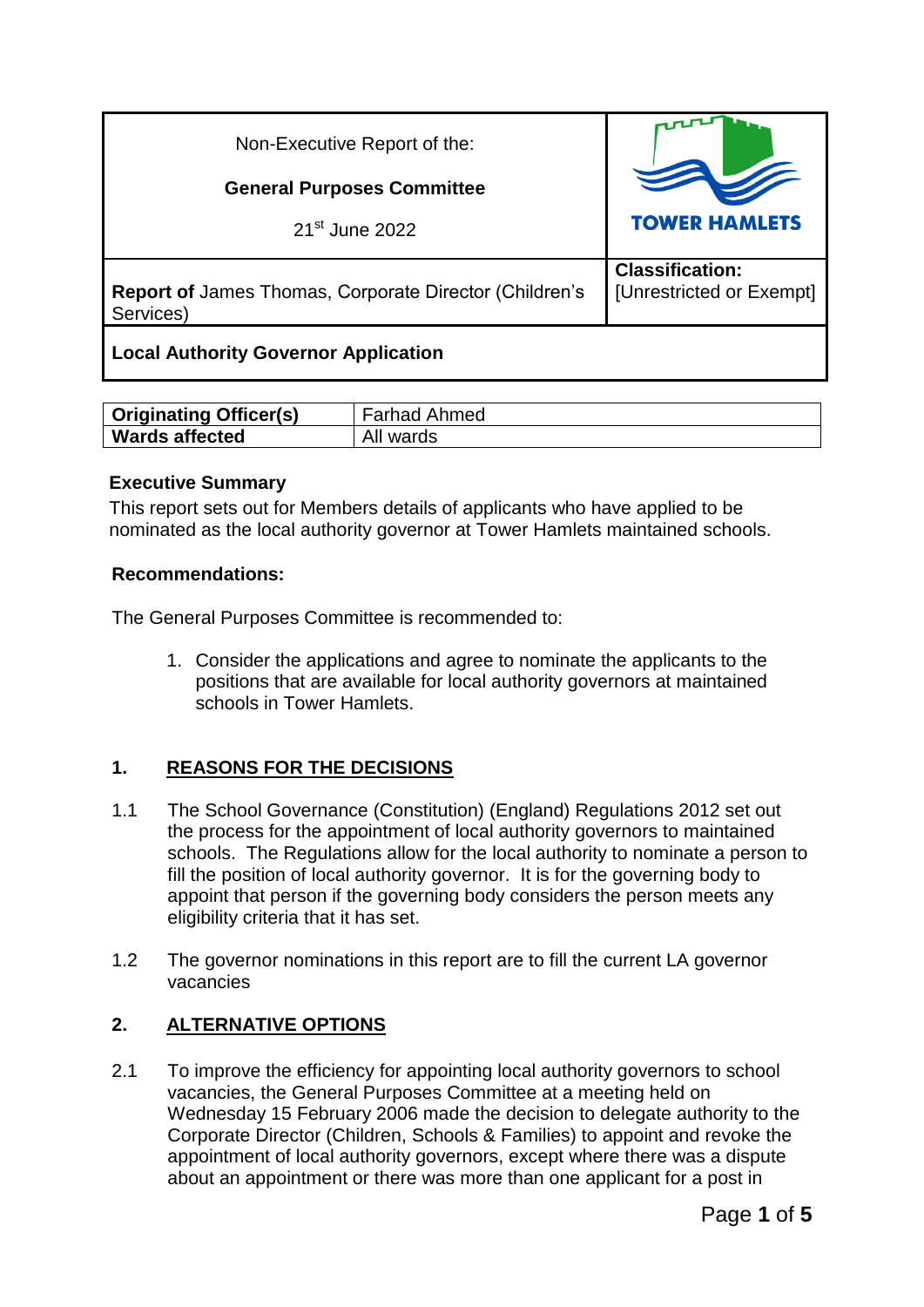which case the Committee would decide the appointment.

- 2.2 At a meeting on 29 November 2011, the Council resolved to amend the constitution and the terms of reference of the General Purposes Committee were amended. The committee is now responsible for the appointment and revocation of local authority school governors.
- 2.3 As this is a function of the local authority there is no alternative option.

#### **3. DETAILS OF THE REPORT**

3.1 Applications to be nominated as the Local Authority governor to 3 schools are attached as Appendices to this report in the restricted area of the agenda.

#### 3.2 **APPLICATIONS**

#### **New Appointments**

- a) The Chair and Headteacher of St Elizabeth Primary School are in support of the appointment of David O'Milegan. David O'Milegan's application is enclosed at **Appendix 1.**
- b) The Chair and Headteacher of St Annes & Guardians Angels Primary School are in support of the appointment of Jonathan Zephir. Jonathan Zephir's application is enclosed at **Appendix 2**.
- c) The Chair and Headteacher of Stepney Park Primary School are in support of the appointment of Linda Ewers. Linda Ewers's application is enclosed at **Appendix 3**.

#### **Re – Appointments**

- d) The Chair and Headteacher of Bigland Green Primary School are in support of the re-appointment of Dennis Twomey. Dennis Twomey's application is enclosed at **Appendix 4**.
- e) The Chair and Headteacher of Old Palace Primary School are in support of the re-appointment of Natalie Davis. Natalie Davis's application is enclosed at **Appendix 5**.
- f) The Chair and Headteacher of Phoenix Special School are in support of the re-appointment of Pip Pinhorn. Pip Pinhorn's application is enclosed at **Appendix 6**.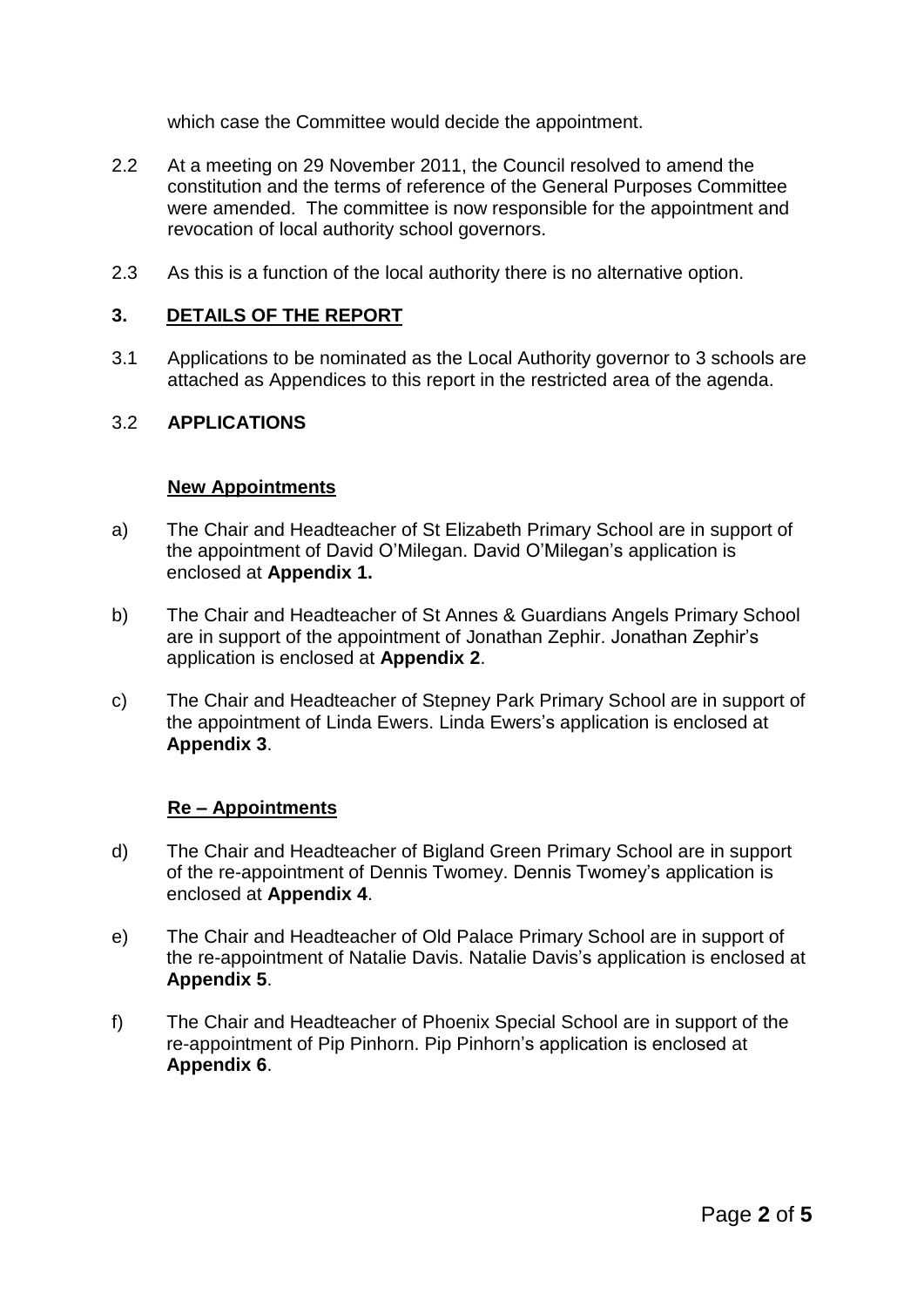## **4. EQUALITIES IMPLICATIONS**

4.1 Local Authority Governors are drawn from all sectors of the community. There is a mechanism in place to ensure, as far as possible, that the composition of governing bodies reflects the makeup of the school and wider community.

## **5. OTHER STATUTORY IMPLICATIONS**

- 5.1 This section of the report is used to highlight further specific statutory implications that are either not covered in the main body of the report or are required to be highlighted to ensure decision makers give them proper consideration. Examples of other implications may be:
	- Best Value Implications,
	- Consultations,
	- Environmental (including air quality),
	- Risk Management,
	- Crime Reduction,
	- Safeguarding.
- 5.2 There are no further specific statutory implications arising from the report.

#### **6. COMMENTS OF THE CHIEF FINANCE OFFICER**

6.1 There are no financial implications arising from the recommendations in this report.

#### **7. COMMENTS OF LEGAL SERVICES**

- *7.1 Section 19 of the Education Act 2002 requires each maintained school to have a governing body, which is a body corporate constituted in accordance with the Regulations. Each maintained school is required to have an instrument of government, which specifies the membership of the governing body. Regulations require a governing body to include person appointed as a local authority governor and for a number of associated matters.*
- *7.2 The 2012 Regulations detail the composition of the governing body and the appointment of governors, including local authority governors. The 2012 Regulations provide that there can be only one local authority nominated governor. A local authority governor is a person who is nominated by the local authority and is appointed by the governing body after being satisfied that the person meets any eligibility criteria set by the governing body. It is for the governing body to decide whether the Local Authority nominee has the skills to contribute to the effective governance and success of the school and meets any eligibility criteria they have set. If the governing body has set eligibility criteria, then these should be notified at the meeting, so the Committee can consider them before making a nomination.*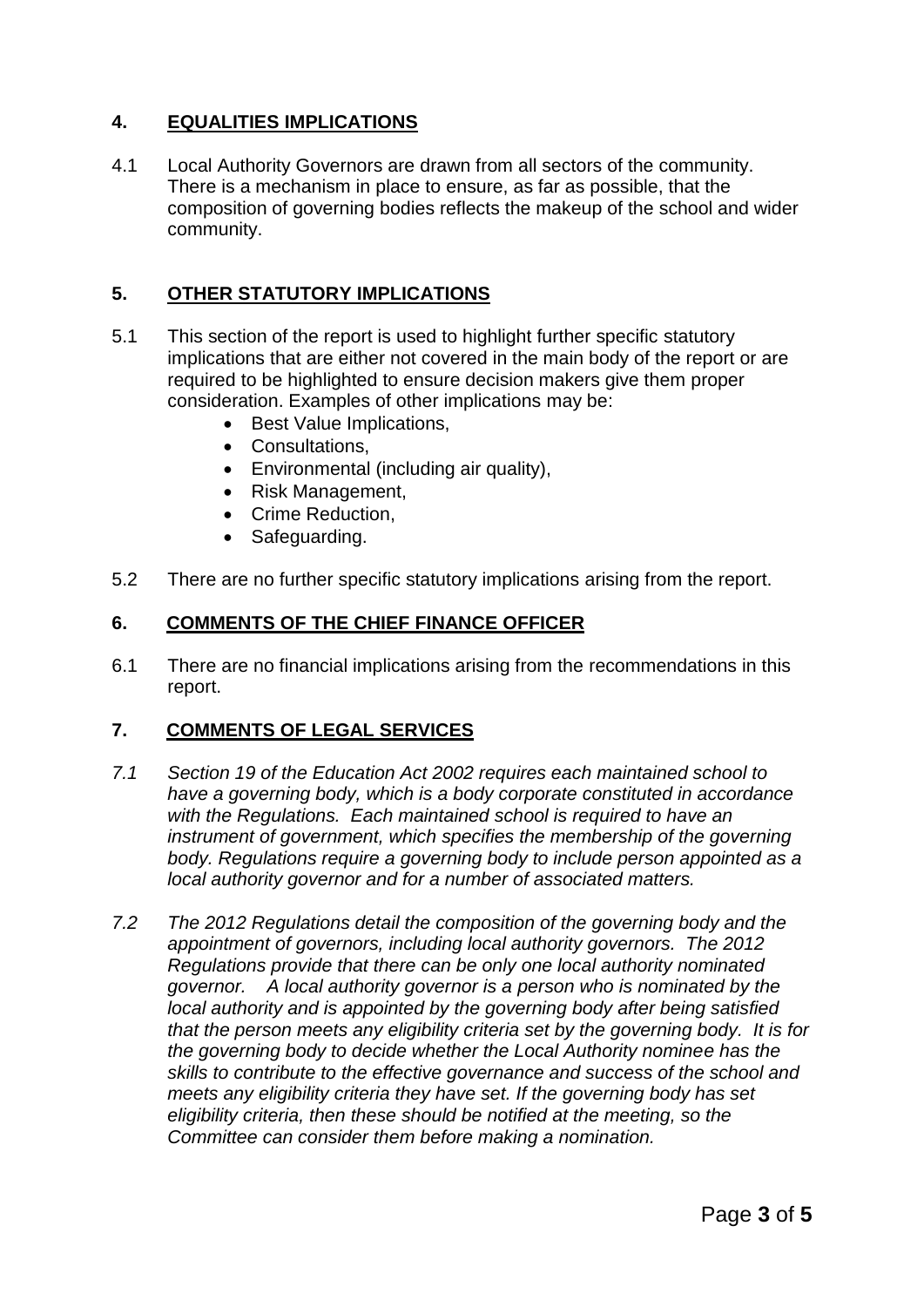- *7.3 Schedule 4 to the 2012 Regulations set out the circumstances in which a person is qualified or disqualified from holding or continuing in office as a governor, details of which are as follows –*
- *A person who is a registered pupil at a school is disqualified from holding office as a governor of the school.*
- *A person must be aged 18 or over at the date of appointment to be qualified to be a governor.*
- *A person cannot hold more than one governor post at the same school at the same time.*
- *A governor who fails to attend meetings for six months without the consent of the governing body becomes disqualified from continuing to hold office.*
- *A person is disqualified from holding or continuing in office if: (1) his or her estate is sequestered (under bankruptcy) or the person is subject to a bankruptcy restrictions order or an interim order; (2) he or she is, broadly speaking, disqualified from being a company director; (3) he or she has been removed from office as trustee of a charity; (4) he or she has a criminal conviction of a specified kind within a specified time period; (5) he or she is subject to a specified prohibition or restriction on employment, such as being barred from 'regulated activity' relating to children under the Safeguarding of Vulnerable Groups Act 2006; or (6) he or she refuses to apply for a criminal records certificate when requested to do so by the clerk to the governing body.*
- *A person is disqualified from appointment as a local authority governor if he or she is eligible to be a staff governor.*
- *7.4 Once appointed, a governor will hold office for a fixed period of four years from the date of appointment, except in a limited number of circumstances. This does not prevent a governor from being elected for a further term. A governor may resign, be removed or be disqualified from holding office in the circumstances specified in the relevant Regulations.*
- *7.5 In determining whether to appoint an authority governor, the Council must have due regard to the need to eliminate unlawful conduct under the Equality Act 2010, the need to advance equality of opportunity and the need to foster good relations between persons who share a protected characteristic and those who don't. The Committee will wish to be satisfied that the process of selection is fair, open and consistent with furtherance of these equality objectives.*

\_\_\_\_\_\_\_\_\_\_\_\_\_\_\_\_\_\_\_\_\_\_\_\_\_\_\_\_\_\_\_\_\_\_\_\_

*7.6 The Council's Constitution gives the General Purposes Committee responsibility for appointment of local authority school governors.*

## **Linked Reports, Appendices and Background Documents**

## **Linked Report**

NONE